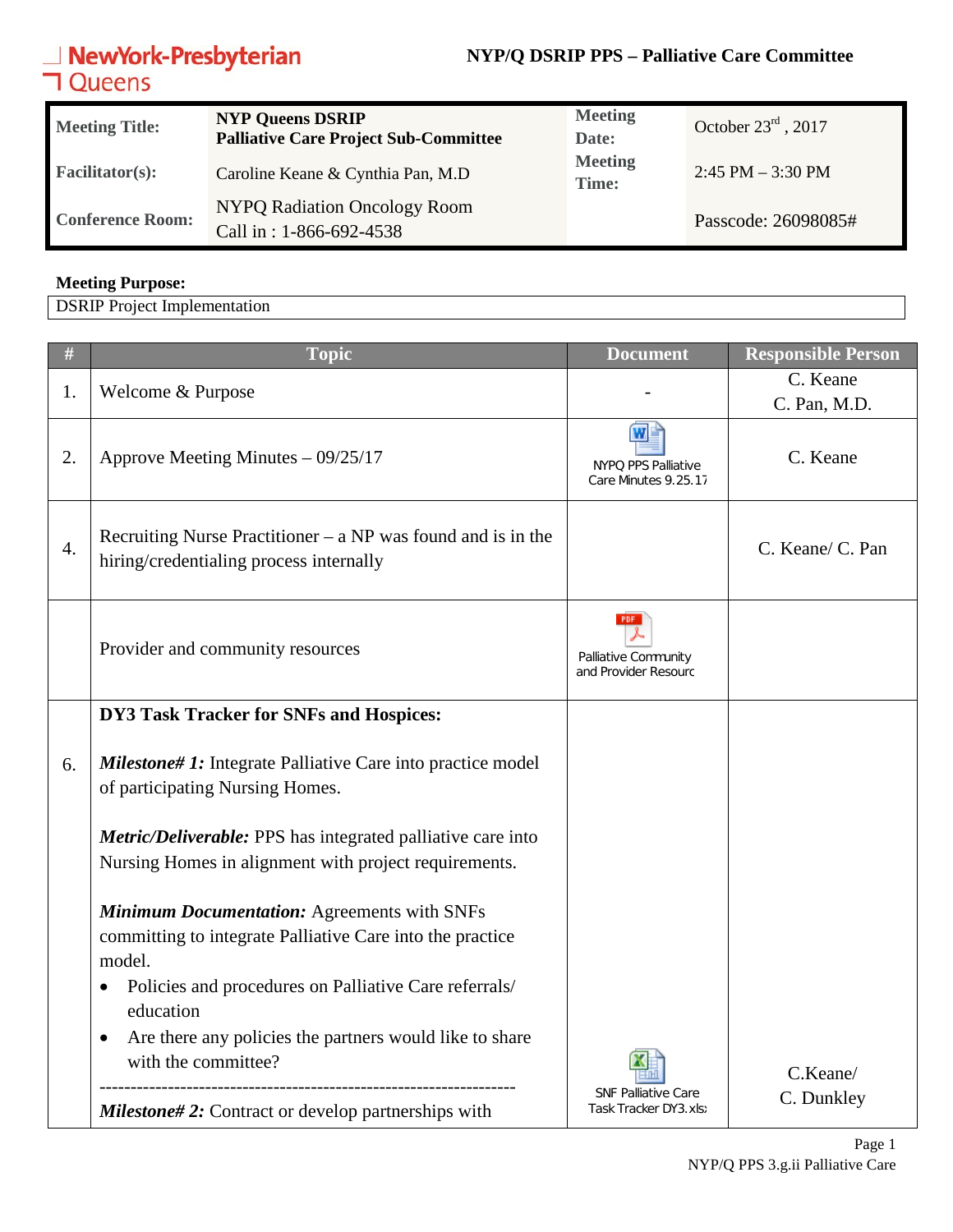#### **NYP/Q DSRIP PPS – Palliative Care Committee**

# **△ NewYork-Presbyterian**<br>**コ** Queens

|     | community and provider resources, including Hospice, to<br>bring the palliative care supports and services into the<br>nursing home.                                                                     | <b>PDF</b><br>Palliative Project Plan<br>DY3.pdf |           |
|-----|----------------------------------------------------------------------------------------------------------------------------------------------------------------------------------------------------------|--------------------------------------------------|-----------|
|     | <i>Metric/Deliverable:</i> The PPS has developed partnerships<br>with community and provider resources including Hospice to<br>bring the palliative care supports and services into the<br>nursing home. |                                                  |           |
|     | <b>Minimum Documentation:</b> Agreements between the PPS                                                                                                                                                 |                                                  |           |
|     | and community and provider resources including Hospice.                                                                                                                                                  |                                                  |           |
|     | Hospice Vendor Agreement                                                                                                                                                                                 |                                                  |           |
|     | Hospice education with sign in sheets                                                                                                                                                                    |                                                  |           |
|     | <b>MOLST</b> and eMOLST Training and Implementation                                                                                                                                                      |                                                  |           |
|     | $1st$ Cohort : 5 SNFs for eMOLST implementation                                                                                                                                                          |                                                  |           |
|     | The Pavilion                                                                                                                                                                                             |                                                  |           |
|     | New Franklin                                                                                                                                                                                             |                                                  | C. Keane/ |
| 8.  | Cliffside                                                                                                                                                                                                |                                                  | C. Pan    |
|     | <b>LICC</b>                                                                                                                                                                                              |                                                  |           |
|     | Silvercrest                                                                                                                                                                                              |                                                  |           |
|     | eMOLST rollout plan                                                                                                                                                                                      |                                                  |           |
|     | Upcoming eMOLST education modules                                                                                                                                                                        |                                                  |           |
| 9.  | Questions & Open Discussion                                                                                                                                                                              |                                                  | C. Keane  |
| 10. | Adjourn                                                                                                                                                                                                  |                                                  |           |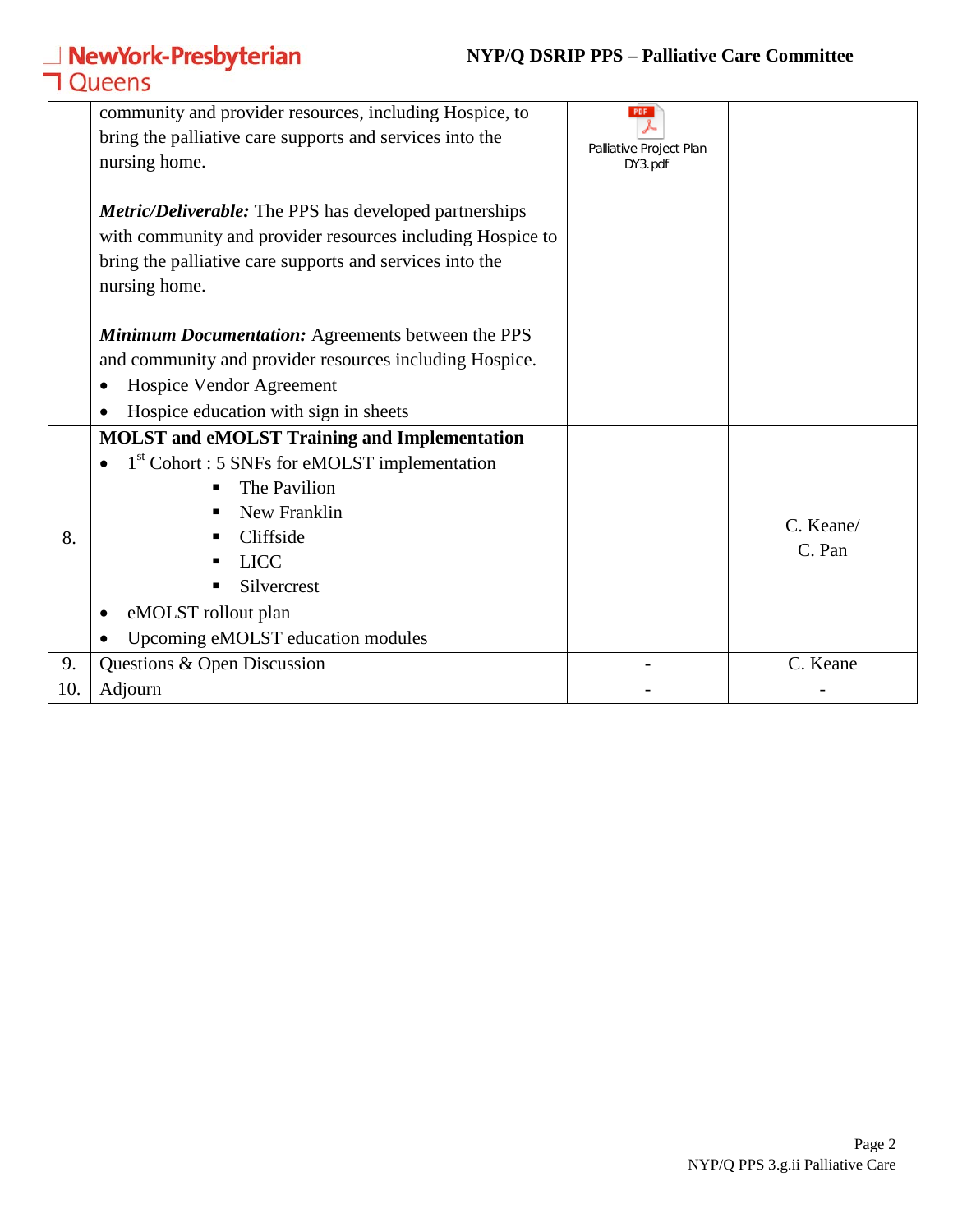### **NewYork-Presbyterian/Queens PPS**

Project 3.g.ii –Palliative Care Project *Project Committee Meeting October 23rd, 2017 2:45 PM –3:15 PM EST*

**Attendees**: C. Keane (NYPQ), K. Whiltshire (Elmhurst), J. Pavia (Dry Harbor), E. Lishansky (Dry Harbor), Audrey (Margaret Tietz), D. Murray (Franklin),C. Pan (NYPQ), D. Lawson (Silvercrest), S. Schuman (Parker Jewish ), C. Duffy (St. Mary's ), A. Pelman (Union Plaza), C. Dunkley (NYPQ), E. Roy (The Pavilion ), M. Gallardo (Rego Park ), D. Roll (Pavilion @Queens), Haydee Layera (Pavilion @ Queens ), M. D'Urso (NYPQ)

| <b>Topic</b> |                                                             | <b>Discussion</b>                                                                                                                                                                                                                                            | <b>Actions</b>                                                                                                             |
|--------------|-------------------------------------------------------------|--------------------------------------------------------------------------------------------------------------------------------------------------------------------------------------------------------------------------------------------------------------|----------------------------------------------------------------------------------------------------------------------------|
| 1.           | Agenda:                                                     | Welcome & Purpose<br>$\bullet$<br><b>Approve Meeting Minutes</b><br>$\bullet$<br><b>Recruiting NP</b><br>$\bullet$<br>DY3 Deliverables<br>$\bullet$<br>MOLST and eMOLST<br>$\bullet$                                                                         | N/A                                                                                                                        |
|              | 2. Approve<br><b>Meeting</b><br><b>Minutes:</b><br>C. Keane | The Committee reviewed the meeting minutes from<br>$\bullet$<br>9/25/17                                                                                                                                                                                      | The Committee<br>$\bullet$<br>unanimously<br>approved the meeting<br>minutes.                                              |
|              | 3. Recruiting NP<br>C. Keane                                | The PMO is currently recruiting a Palliative Care NP<br>$\bullet$<br>to support the Palliative Care projects and its<br>partners.                                                                                                                            |                                                                                                                            |
|              | 4. DY3<br><b>Deliverables</b><br>C. Keane/<br>C. Dunkley    | <b>DY3 Deliverables:</b><br><b>Milestone# 1:</b> Integrate Palliative Care into practice<br>model of participating Nursing Homes.<br>Metric/Deliverable: PPS has integrated palliative<br>care into Nursing Homes in alignment with project<br>requirements. | Please send the PMO<br>$\bullet$<br>a proof of an<br>agreement or contract<br>with a hospice or<br>palliative care onsite. |
|              |                                                             | <b>Minimum Documentation: Agreements with SNFs</b><br>committing to integrate Palliative Care into the<br>practice model.                                                                                                                                    | Please send any<br>Policies and<br>procedures on referrals<br>to palliative care                                           |
|              |                                                             | <b>Milestone#2:</b> Contract or develop partnerships with<br>community and provider resources, including<br>Hospice, to bring the palliative care supports and<br>services into the nursing home.                                                            | If you have a policy<br>you would like to share<br>with the committee<br>please send it to THE<br>PMO                      |